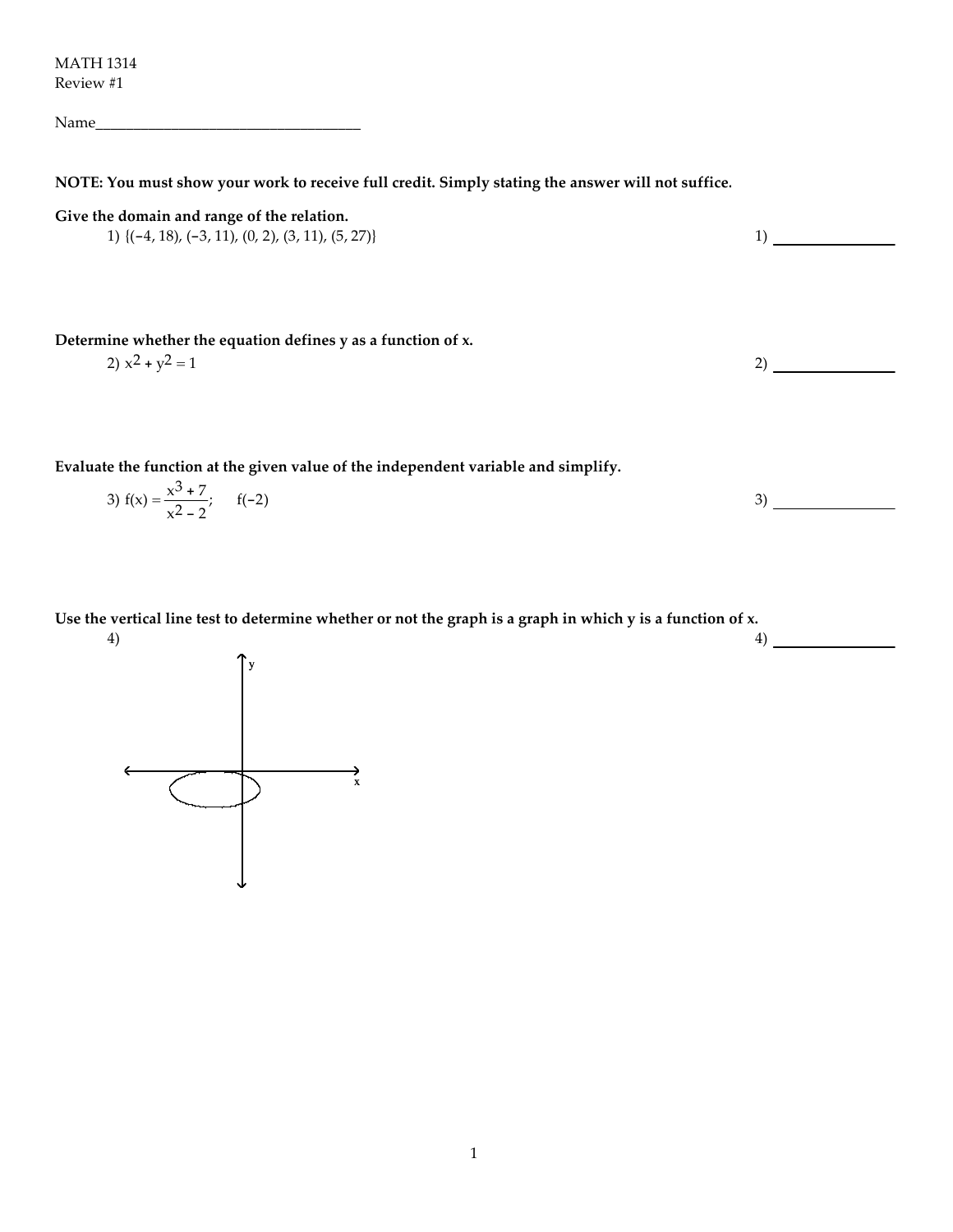### Identify the intervals where the function is changing as requested.

5) Increasing



## The graph of a function f is given. Use the graph to answer the question.

6) Find the numbers, if any, at which f has a relative maximum. What are the relative maxima?



#### Determine whether the given function is even, odd, or neither.

7) 
$$
f(x) = x^4 - x^3
$$

2

5)

6)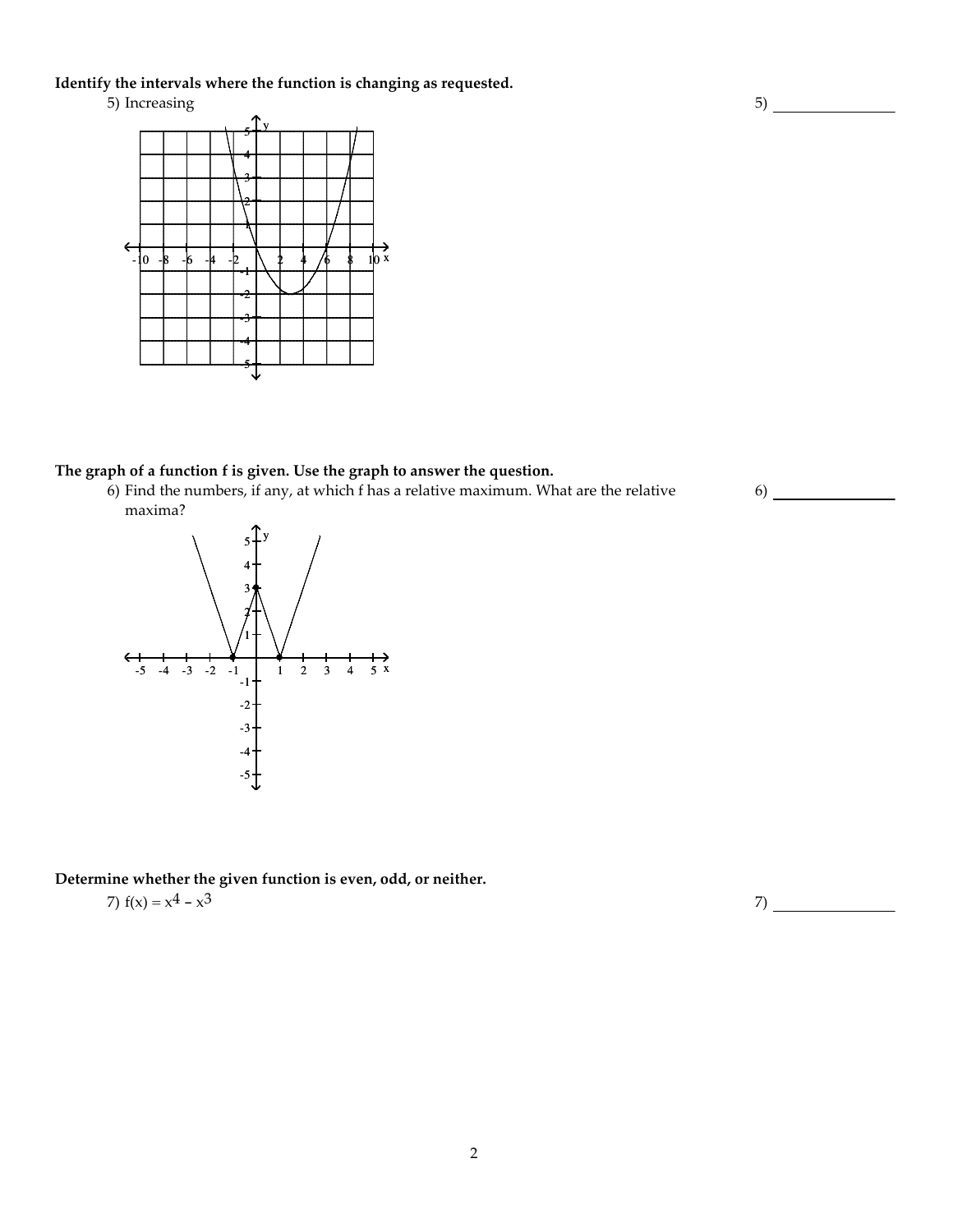Use possible symmetry to determine whether the graph is the graph of an even function, an odd function, or a function that is neither even nor odd.

8)





Evaluate the piecewise function at the given value of the independent variable.

10) 
$$
f(x) = \begin{cases} 3x + 1 & \text{if } x < -1 \\ -2x - 5 & \text{if } x \ge -1 \end{cases}
$$
; f(2)

## Find the slope of the line that goes through the given points.

$$
11) (3, -5), (-9, -8) \tag{11}
$$

9)

8)

3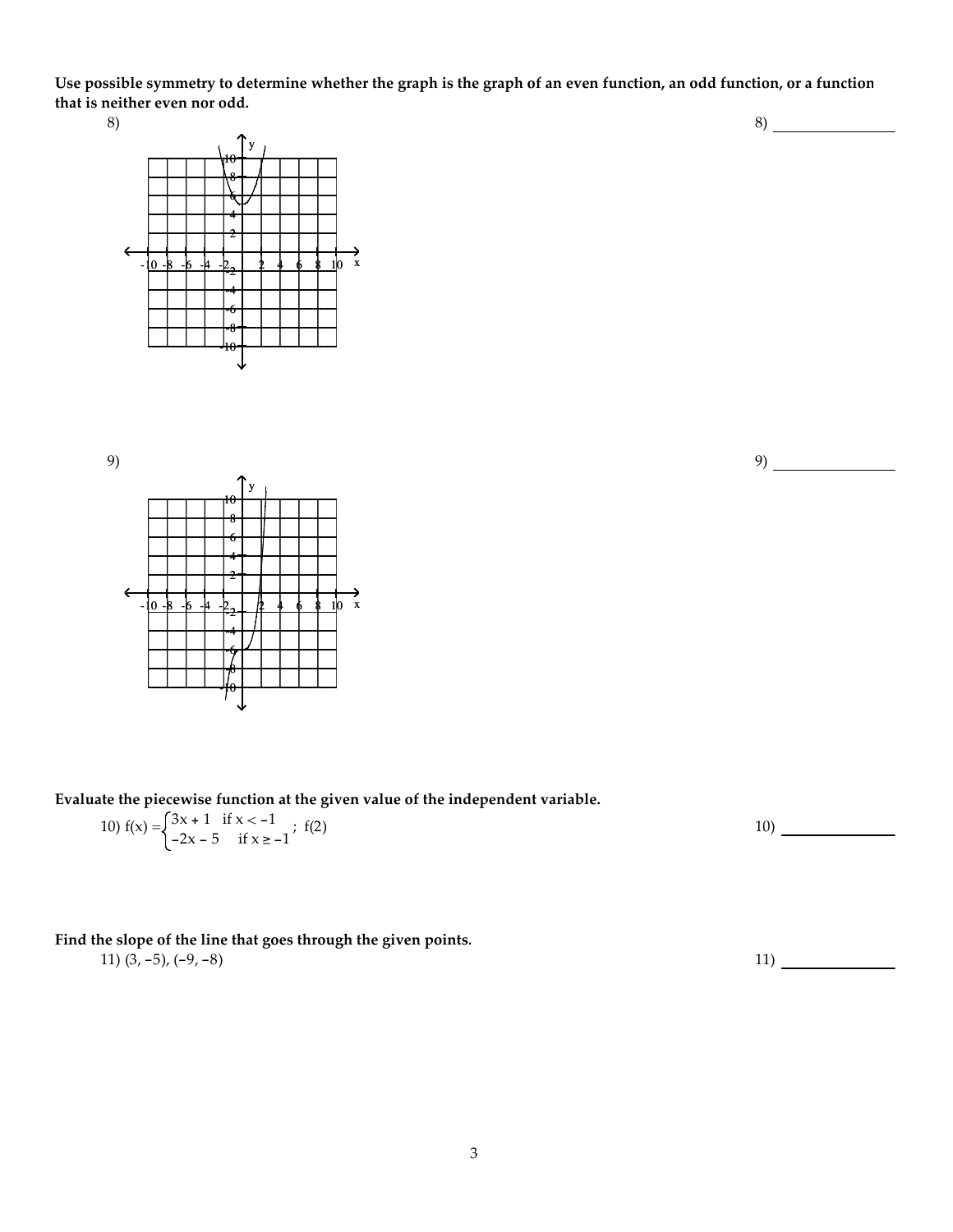Determine the slope and the y-intercept of the graph of the equation.

12)  $7x - 10y - 70 = 0$  12)

Find the average rate of change of the function from  $x_1$  to  $x_2$ .

13) 
$$
f(x) = -3x^2 - x
$$
 from  $x_1 = 5$  to  $x_2 = 6$ 

Begin by graphing the standard quadratic function  $f(x) = x^2$ . Then use transformations of this graph to graph the given function.

$$
14) h(x) = (x - 7)^2 - 5
$$



 $10 + Y$ 

Find the domain of the function.

$$
15) \frac{x}{\sqrt{x-9}}
$$

Given functions f and g, determine the domain of  $f + g$ .

16)  $f(x) = 3x + 10$ ,  $g(x) = 5x + 5$  16)

For the given functions f and g , find the indicated composition.

17) 
$$
f(x) = \frac{x-5}{7}
$$
,  $g(x) = 7x + 5$   
( $g \circ f(x)$ )

15)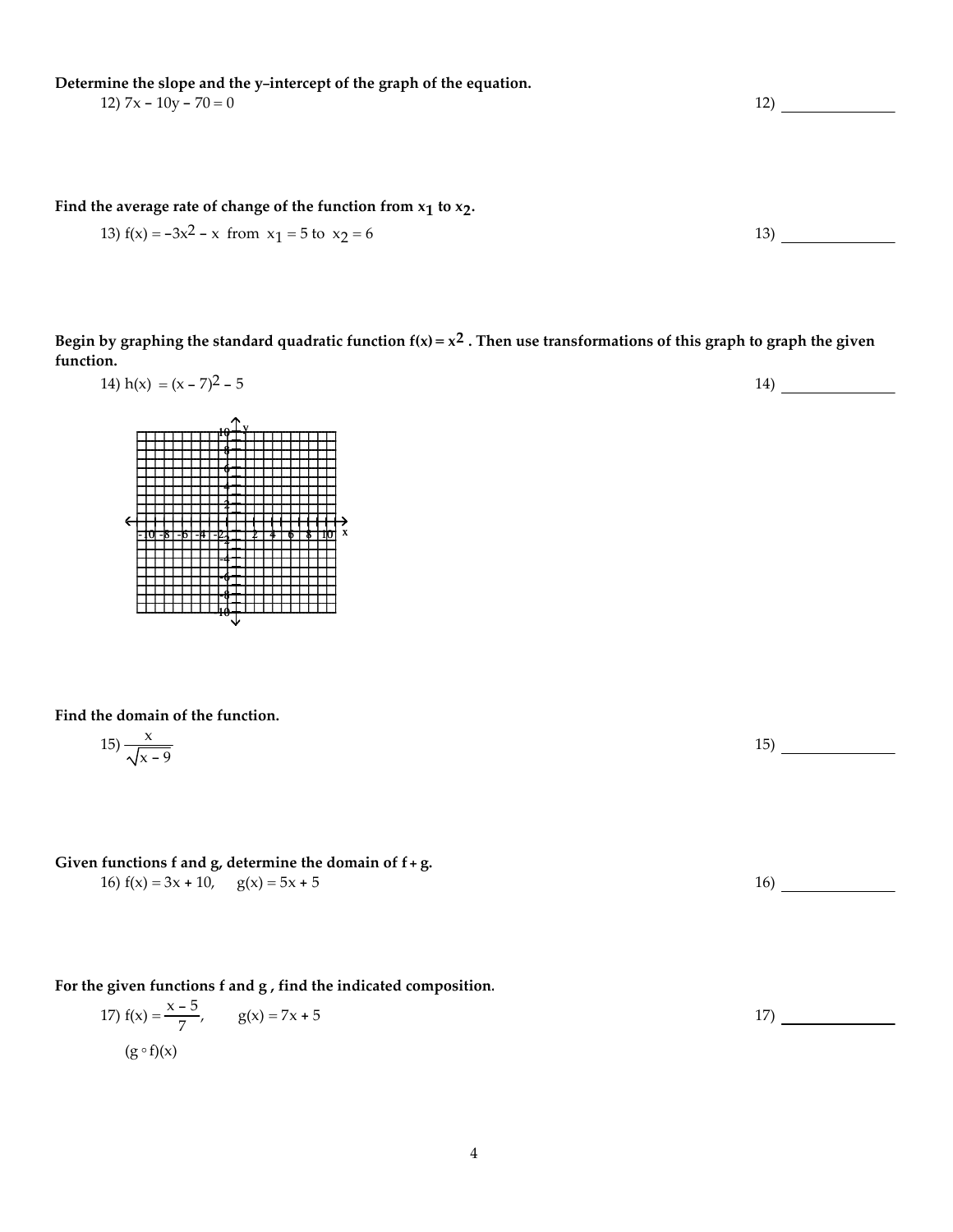Determine which two functions are inverses of each other.

18) 
$$
f(x) = \frac{x-2}{3}
$$
  $g(x) = 3x - 2$   $h(x) = \frac{x+2}{3}$ 

Find the inverse of the one-to-one function.

19)  $f(x) = -4x + 5$  19

Does the graph represent a function that has an inverse function?



20)

21)



18)